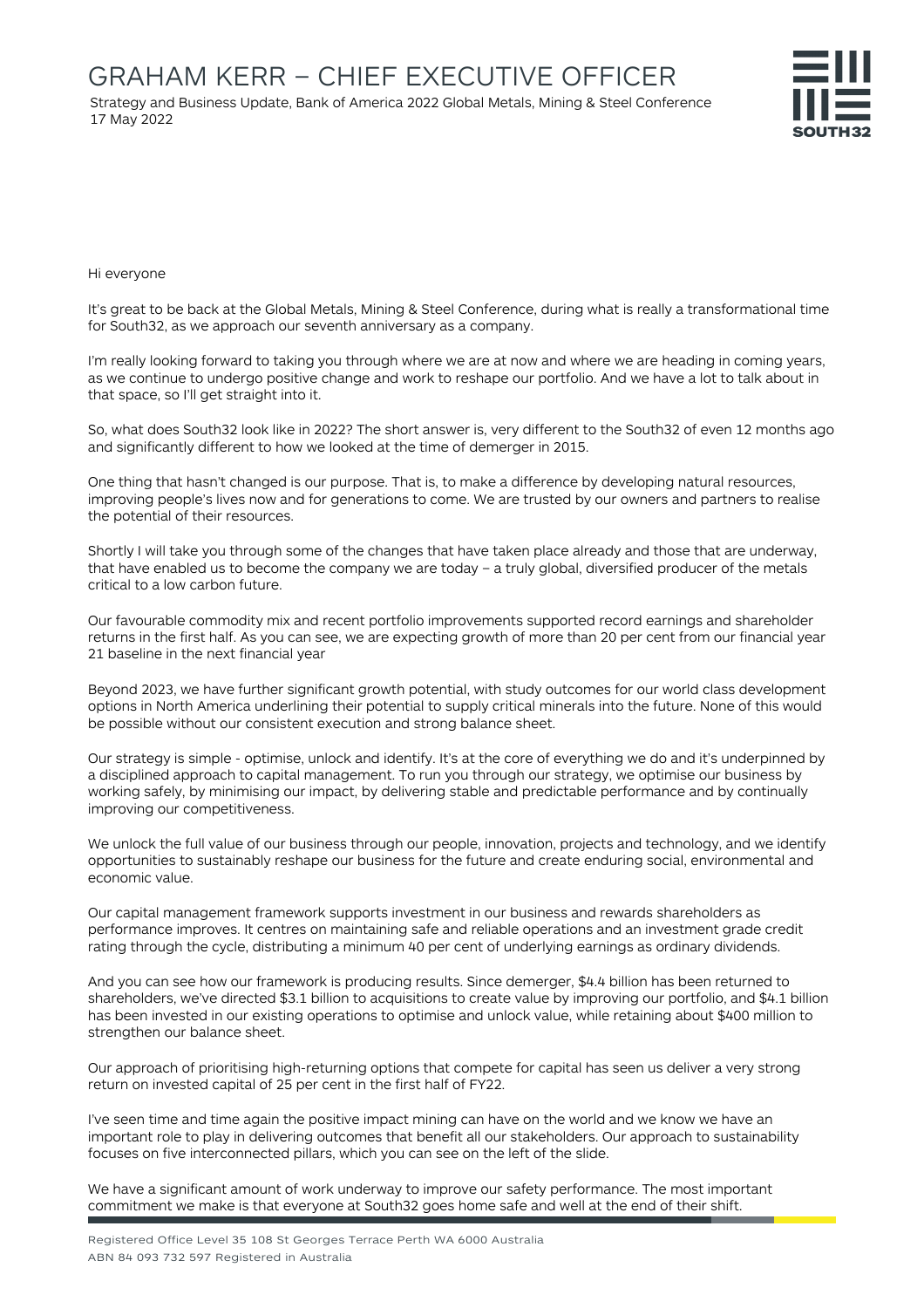In 2021 we embarked on a critical program of work to achieve a step-change in our safety performance and support our aspiration to become an industry leader in safety. As I say to our people – nothing else really matters if we don't get this right.

We are equally committed to creating a work environment where everyone feels safe psychologically, no matter their background or the role they play in our business. Following a review of our inclusion and diversity performance and practices, we developed an action plan to continue to improve the way everyone experiences our culture.

The Inclusion and Diversity Action Plan sets out our vision to embed inclusion and diversity into everything we do.

Moving now to the action we are taking to address climate change. Within 12 months of being established, South32 set a goal of achieving net zero operational carbon emissions by 2050, and we have since set a target to halve our operational carbon emissions, that is Scope 1 and 2, by 2035.

We are directing capital towards projects that will help us achieve these targets and we are pleased that our progress across sustainability is being recognised by our third-party ESG ratings agencies.

This slide starts to tell the story of how our business has evolved since demerger. The foundation of our business at demerger focused largely on quality manganese ore, alumina and coal for steelmaking but we have shifted our focus to the commodities needed for a low carbon future.

You can see on this slide that since 2015, we expect our exposure to the metals critical to a low carbon future to increase from 53 per cent to 74 per cent and we are seeking to further increase this exposure through our growth options.

If you look at the graph on the right of this slide, you can see that over time, we expect group margins to benefit from this change, following our exit from lower returning businesses, including energy coal and manganese alloys.

Our portfolio has undergone substantial improvements over the past 12 months and we have a pipeline of projects to improve productivity and grow volumes into structurally attractive markets.

We've recently added copper, through the acquisition of our 45 per cent interest in Sierra Gorda copper mine in Chile and we were pleased to report copper production for the first time during the March quarter. We also delivered first metal from the restart of the 100 per cent renewable-powered smelter at Brazil Aluminium.

Our next phase of growth is expected to come from our base metals development options in North America, a strategically important jurisdiction for critical minerals. And we continue to invest to discover our next generation of mines, with more than more than 25 active exploration programs underway.

As a result of our recent strong performance, we have generated significant annualised cash flow in the past four months and we are continuing to direct this towards investments that improve our portfolio, fund record shareholder returns and maintain our strong balance sheet.

Our financial position is strong. We finished April with net debt of US\$6 million, we retain significant access to liquidity and recently completed the refinancing of our short-term facility that supported the acquisition of Sierra Gorda.

Looking forward, we expect the current build in working capital to partially unwind as we realise the benefit of initiatives implemented across our portfolio and congestion in supply chains alleviate.

Turning to our capital expenditure outlook. We will continue to allocate capital in a way that prioritises safe and reliable operations, while directing investment towards decarbonisation to achieve our targets and delivery of our attractive growth pipeline.

Across our portfolio, we are seeing opportunities to make investments in our business, supported by attractive long-term dynamics for the commodities we produce.

This slide shows that spend is increasing in the medium term, as we invest in high-returning projects to improve and extend the life of our operations in copper, aluminium, nickel and manganese and grow the business with our investment in the zinc-lead-silver Taylor project at Hermosa, which I'll talk about soon.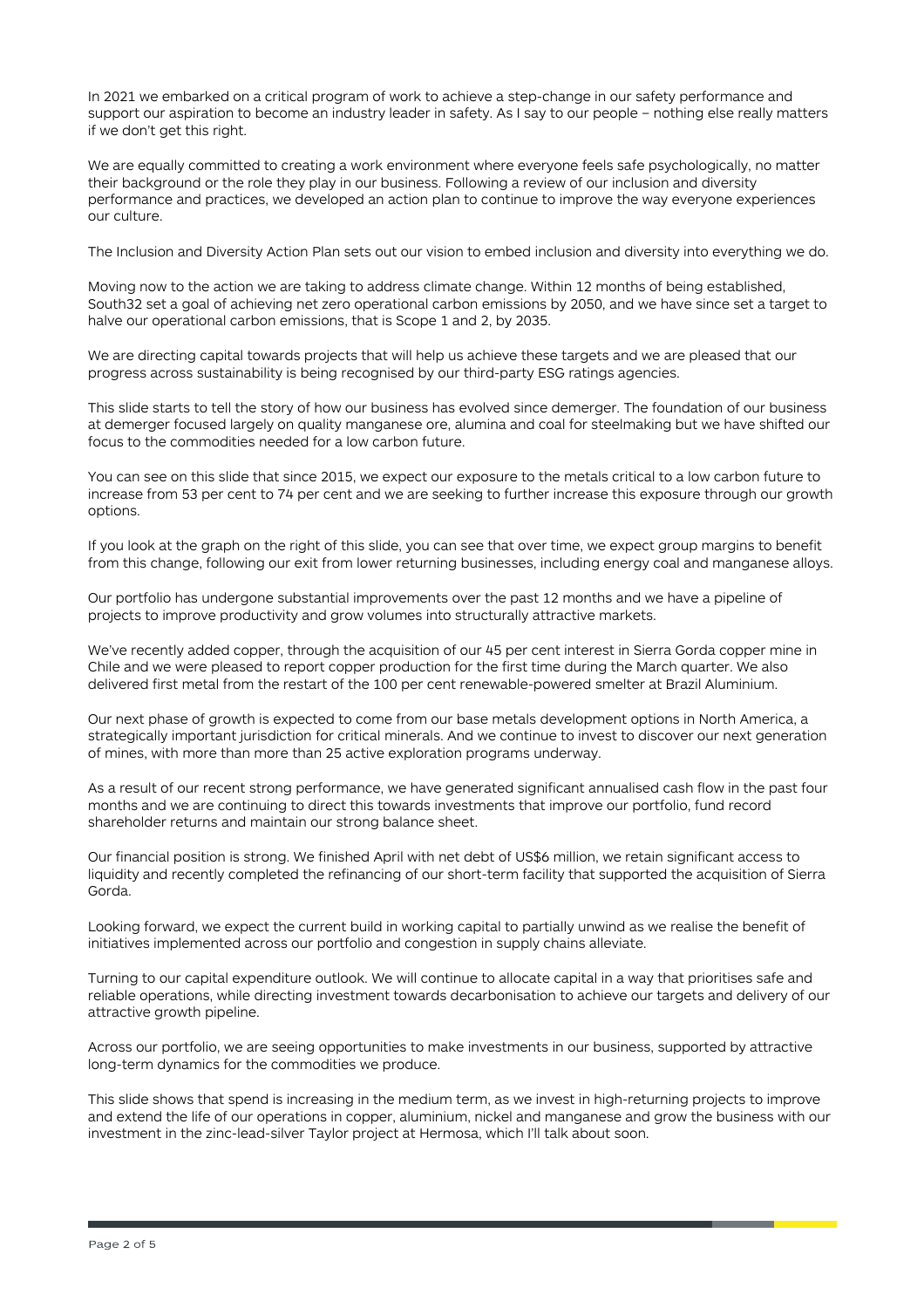As well as investing in our business and its growth, the disciplined application of our capital management framework and strong balance sheet means shareholders benefit as our financial performance improves.

Through our capital management program, we have returned US\$1.8 billion to shareholders over the past five years, with US\$268 million still to return. Returns to shareholders via our ongoing capital management program have contributed to more than doubling our base returns ratio to 83 per cent of underlying earnings

Our on-market share buy-back has reduced our shares on issue by 13 per cent since inception, further benefitting the per-share dividends that shareholders receive through time.

The next three slides will take you through some of the key areas of our business. To start with our alumina and aluminium operations, we have an integrated position that allows us to benefit as value shifts up and down the value chain through our bauxite mines and refineries and our aluminium smelters.

We continue to deliver incremental improvements with de-bottlenecking at our alumina refineries, following a significant investment in that area.

We have studies underway to deliver decarbonisation targets at Worsley Alumina and we completed the acquisition of an additional stake in the MRN bauxite mine in early May, further integrating our Brazilian operations. We are also growing our green aluminium position, which I'll discuss shortly.

Our base and precious metals operations are diversified across copper, nickel, zinc, lead and silver. In February, we acquired a joint control interest in Sierra Gorda, a large open cut operation in the prolific copper-producing Antofagasta region of Chile.

At Cannington, our underground silver, lead and zinc mine in Queensland, the ore body optimisation is supported by the operation's transition to 100 per cent trucking in the current quarter, allowing further high-grade material to be brought forward without adding costs.

At Cerro Matoso, our integrated open-cut nickel ore mine and ferronickel smelter, we're on track to complete the OSMOC improvement project, providing us with the option to further improve volumes. The successful completion of OSMOC may satisfy our option to extend the life of the mine by 15 years.

Now to update you on our steelmaking raw materials business. We produce high quality manganese ore in Australia and South Africa as well as coking coal for steelmaking at our Illawarra mines in Australia.

We have increased Manganese ore volumes by 21 per cent since demerger and we are undertaking studies and exploration programs to extend the life of GEMCO, our open cut manganese mine in Australia, and to assess the potential expansion and modernisation of rail loading infrastructure at Wessels in South Africa.

At Illawarra Metallurgical Coal, we recently re-submitted environmental approvals for the continuation of our mining activities at Dendrobium, part of that mining complex. If approvals are granted and the project is approved by our Board, it would extend the life of Dendrobium to around 2041.

Turning now to our growing production profile. We expect to benefit from recent investments in new operations and improvement projects, which we expect will grow our Group-wide copper equivalent production by 20 per cent in the next financial year.

This includes volumes from Sierra Gorda, the restart of Brazil Aluminium with renewable power, and our agreement to increase our ownership in Mozal Aluminium. Lastly, improvement projects and capacity creep across our existing operations are expected to see volumes lift year on year.

Just to expand a little on Sierra Gorda - it's a large, open pit copper mine that brings immediate volume and future growth optionality to our portfolio. We believe it was acquired at a compelling valuation and will immediately contribute to improving our Group margins.

It is a substantial copper business, benefitting from more than \$5 billion of historical investment, on a 100 per cent basis.

We were attracted to Sierra Gorda for a number of reasons. Although the operation got off to a difficult start after its opening in 2014, prior to our ownership we identified that the team on the ground had made sustainable, longterm improvements, supporting record production and plant throughput in 2020 and 2021.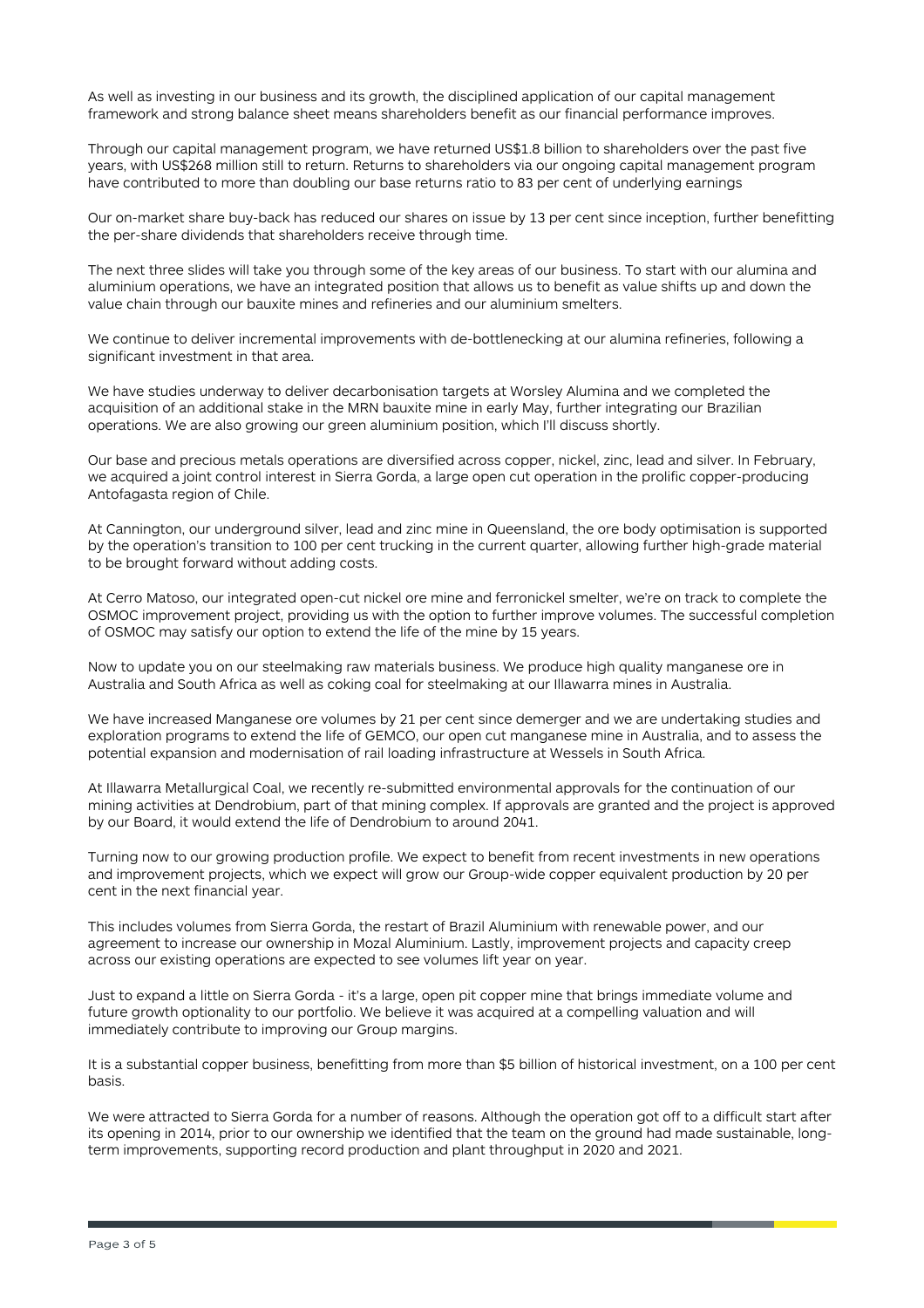It has excellent access to labour, infrastructure and renewable power and as you can see, there are multiple opportunities to unlock further upside at this operation in areas that are already in execution like the plant debottlenecking project and additional options to increase volumes that are in their study phase including oxide processing and the expansion of the plant with a fourth line.

It also has the potential for regional exploration within a large land package that has a number of identified targets.

I've already spoken briefly about our exposure to green aluminium, and I'd like to go into a little more detail on our near-term growth. We expect our share of green aluminium production to double in the next 12 months with the restart of the Brazil Aluminium smelter and assuming our increased shareholding in Mozal Aluminium.

We produced our first metal from the Brazil Aluminium smelter just last month, which is powered by 100 per cent cost efficient renewable power, putting it in the second quartile of the global aluminium site cost curve.

If all goes to plan, we expect the smelter to achieve nameplate capacity in the third quarter of FY23. The restart further integrates our Brazilian business, with our share of alumina to be sourced from the co-located Alumar refinery and our acquisition of an additional stake in the MRN bauxite mine securing increased access to bauxite for our integrated aluminium supply chain.

Now to where we see the next phase of our growth, which is expected to come initially through our development options in North America. You can see here that the Hermosa Project's Taylor Deposit is now in the Feasibility stage, which is assessing its potential to be a sustainable, low-cost zinc, lead and silver operation, ahead of a Final Investment Decision, which is expected in 2023.

We also have a second project at Hermosa named Clark, in pre-feasibility phase. Our 50 per cent owned Arctic project at Ambler Metals is also in the Pre-feasibility stage, and we then have multiple exploration and study phase projects across our portfolio, providing further opportunities to expand volumes.

They include the Sierra Gorda copper oxide project, as well as the regional exploration I mentioned earlier, the Hermosa Regional Exploration program including the Peake and Flux prospects, our regional exploration program at Ambler, as well as more than 25 greenfield partnerships in attractive jurisdictions targeting the discovery of our next generation of base metals mines.

I'll talk briefly about the Hermosa project in Arizona. When we talk about Hermosa, we talk to three sources of value – The Taylor Deposit, the Clark deposit and the regional land package. As I said, Taylor is now in the Feasibility stage.

The recently completed PFS demonstrated its potential to be a globally significant and sustainable producer of metals critical to a low carbon future, in the first quartile of the industry cost curve.

Taylor is a large Mineral Resource has further extension potential. With an initial resource life of about 22 years, it remains open at depth and laterally. We believe it has the potential to be a large scale, highly productive underground mine, supported by dual shaft access prioritising higher grade ore in early years.

The project is located close to infrastructure, skilled service providers and the increasing critical supply chains of North America. Separately, a scoping study for the Clark Deposit has confirmed its potential to produce batterygrade manganese.

When it comes to exploration, we have established options to discover our next generation of base metal operations. We were an early mover in exploration, and that helped us to unearth the Hermosa and Ambler Metals projects. We expect to spend around US\$60 million in FY22 on a strategy to identify, advance and cycle options.

Lastly, looking at our current commodity mix. Our presentation is supported by a series of slides that go into some of the individual dynamics of each of our markets. While I won't go into that detail, this slide shows that many of our commodities continue to benefit from supportive short-term dynamics, which are providing a boost to our revenue.

More importantly though, we see many of our commodities as structurally aligned to the transition to a low carbon world, meaning that chart on the left-hand side at the top reflects what we consider to be a very attractive mix of exposures.